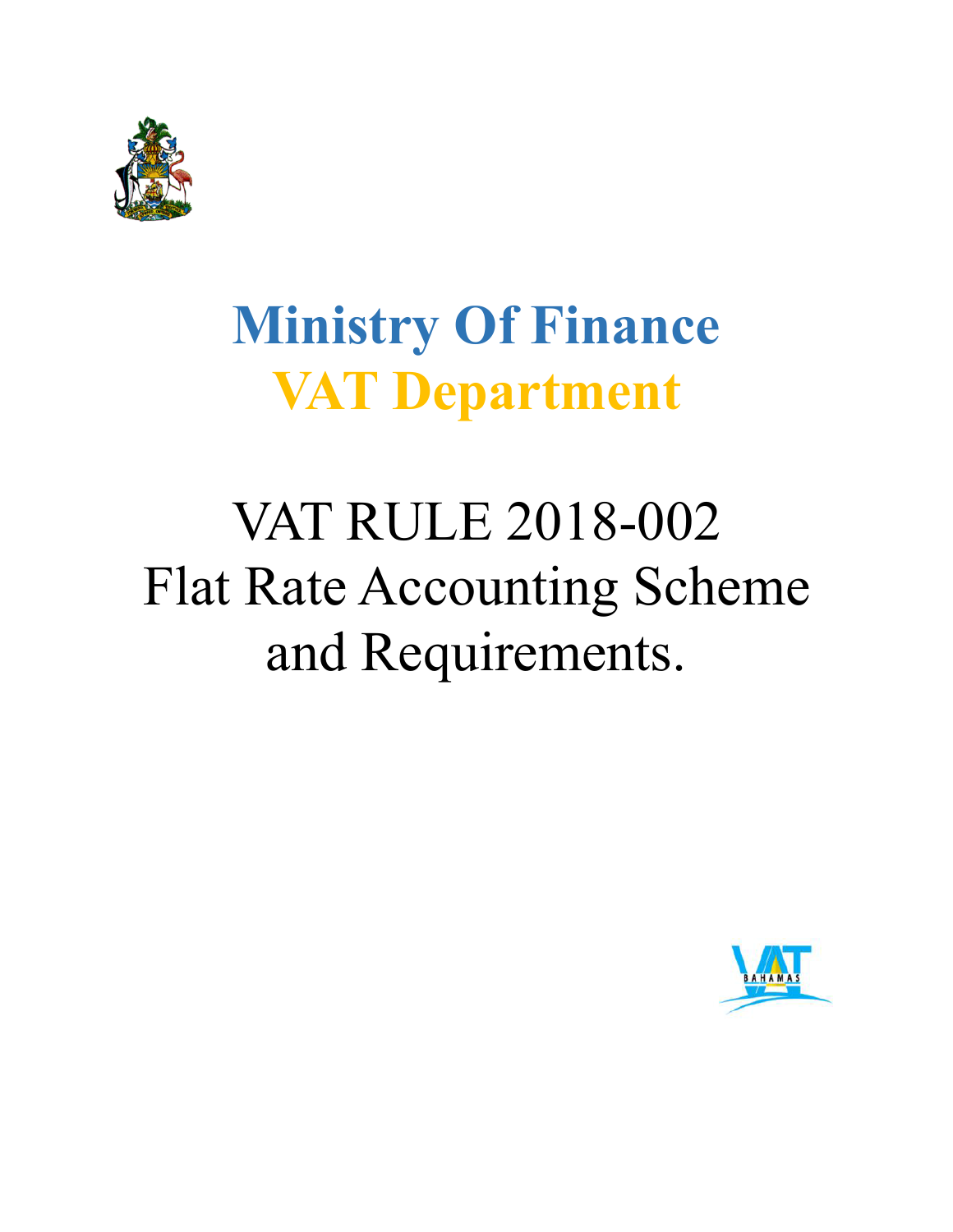## **VALUE ADDED TAX RULE**

### 2018-002 - Flat Rate Accounting Scheme and Requirements

#### **A. Authority**

This Rule is made under Section 17 of the Value Added Act, 2014. This rule revokes Rule 2015-012.

#### **B. Legislation**

All legislative references are to the Value Added Tax Act, 2014 and/or the Value Added Tax Regulations 2014, unless otherwise stated.

#### **C. This Rule applies in respect of:**

VAT Regulation 19 - Cash basis accounting for VAT Returns.

#### **D. Application of Rule**

The Flat Rate Accounting Scheme is a method of reporting for VAT whereby businesses simply apply a net rate of VAT to their turnover to calculate the amount of VAT to be paid to the Comptroller.

The flat rate is considered to be the average rate that a business would pay if they used their records to determine the amount of VAT payable to the Comptroller each VAT period. This rate is 7.5%.

Other than exceptions which the Comptroller may allow this Rule applies to registrants with an annual turnover at or below \$400,000 filing within the Commonwealth of The Bahamas except those individuals in Freeport registered with the Grand Bahama Port Authority. It specifies the VAT requirements to be met by registrants who apply to use the Flat Rate Accounting Scheme.

#### **E. Comptroller's Rule**

#### **A registrant who applies for approval under regulation 19(1) to use the Flat Rate Accounting Scheme:**

- 1. Must be a start-up business that expects taxable turnover within the following 12 months to not exceed \$400,000 and indicate this in the registration declaration; or an existing business that with declared turnover below \$400,000 upon registration as well within information used for business license.
- 2. Must use the scheme for a minimum of one year even if the taxable turnover exceeds \$400,000 during that year.
- 3. Is entitled to claim input VAT separately on their depreciable capital purchases provided the registrant has a VAT Invoice, including the purchase of:
	- a. Plant and machinery of a value of at least \$5,000 to be used in furtherance of trading activities.